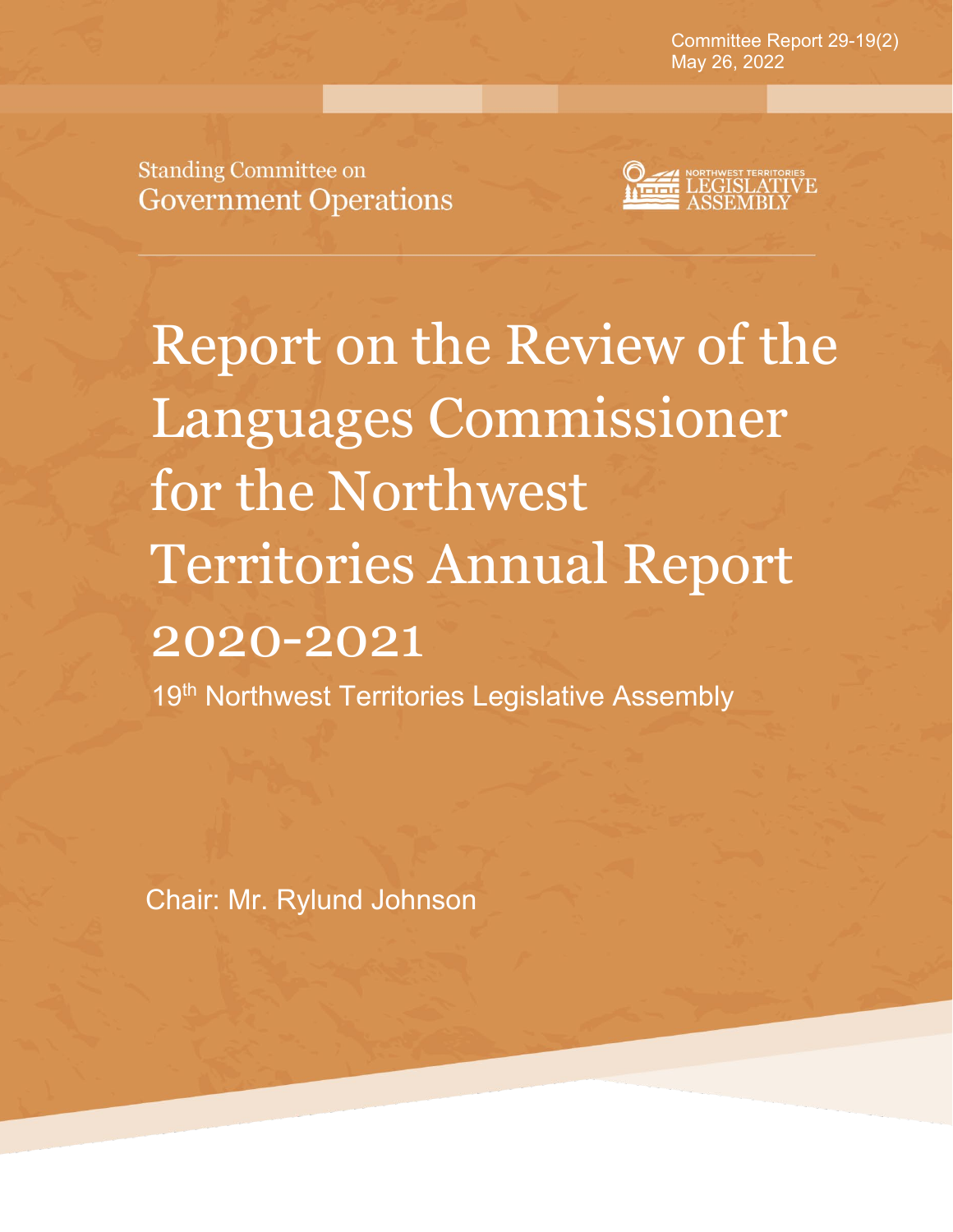#### **MEMBERS OF THE STANDING COMMITTEE ON GOVERNMENT OPERATIONS**

Rylund Johnson MLA Yellowknife North **Chair** 

> Frieda Martselos MLA Thebacha Deputy Chair

Caitlin Cleveland MLA Kam Lake

Lesa Semmler MLA Inuvik Twin Lakes

**Alternates** 

Jackie Jacobson MLA Nunakput

Kevin O'Reilly MLA Frame Lake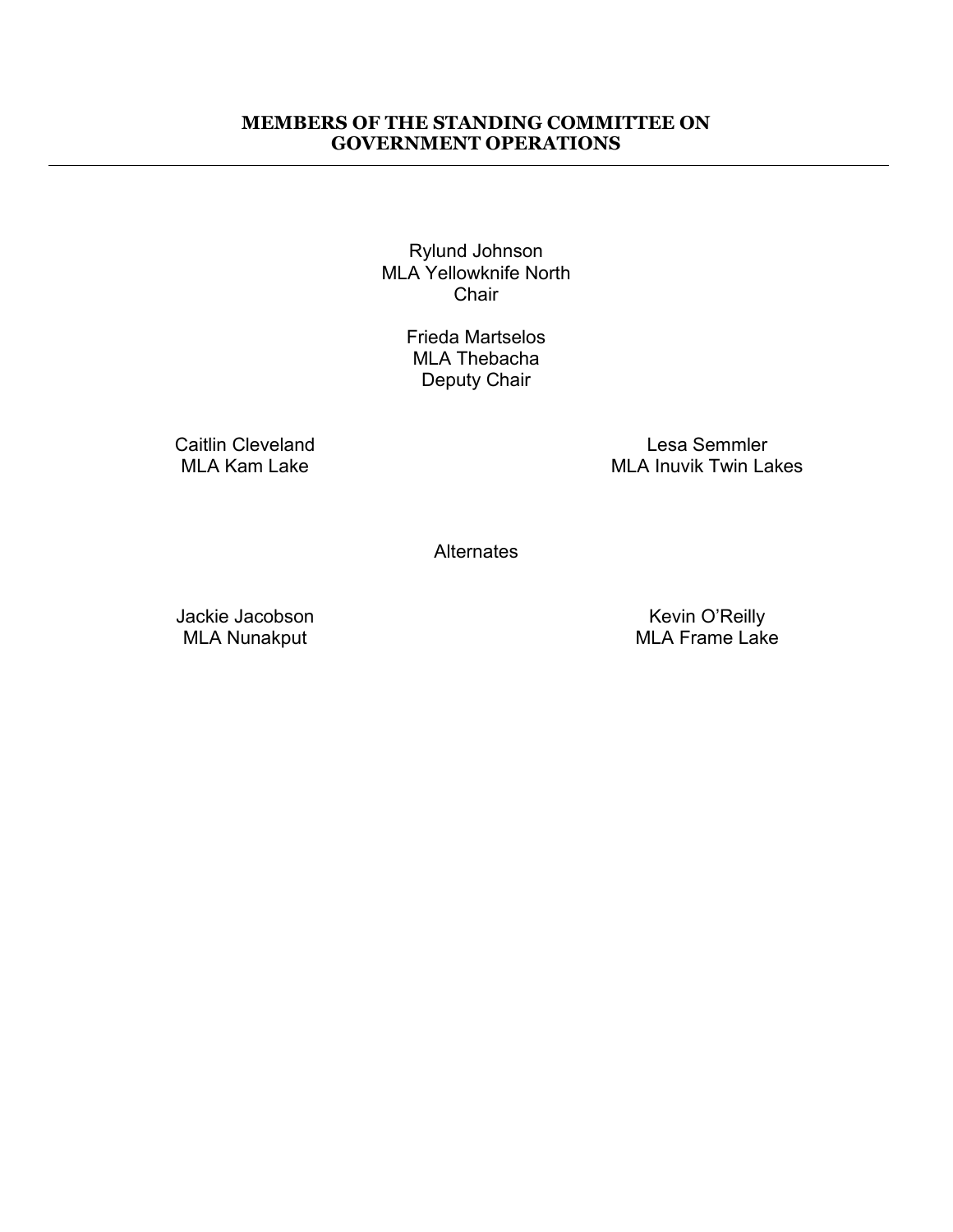

WWW.NTASSEMBLY.CA WWW.NTASSEMBLY.CA/FR

May 26, 2022

#### SPEAKER OF THE LEGISLATIVE ASSEMBLY

Mr. Speaker:

Your Standing Committee on Government Operations is pleased to provide its *Report on the Review of the Languages Commissioner for the Northwest Territories Annual Report 2020-2021* and commends it to the House.

Mr. Rylund Johnson **Chair** Standing Committee on Government Operations

P.O. Box 1320 | Yellowknife | Northwest Territories | XIA 2L9 | Tel: 867-767-9130 | Fax: 867-920-4735 C. P. 1320 | Yellowknife | Territoires du Nord-Ouest | XIA 2L9 | Tel.: 867-767-9130 | Telecopieur: 867-920-4735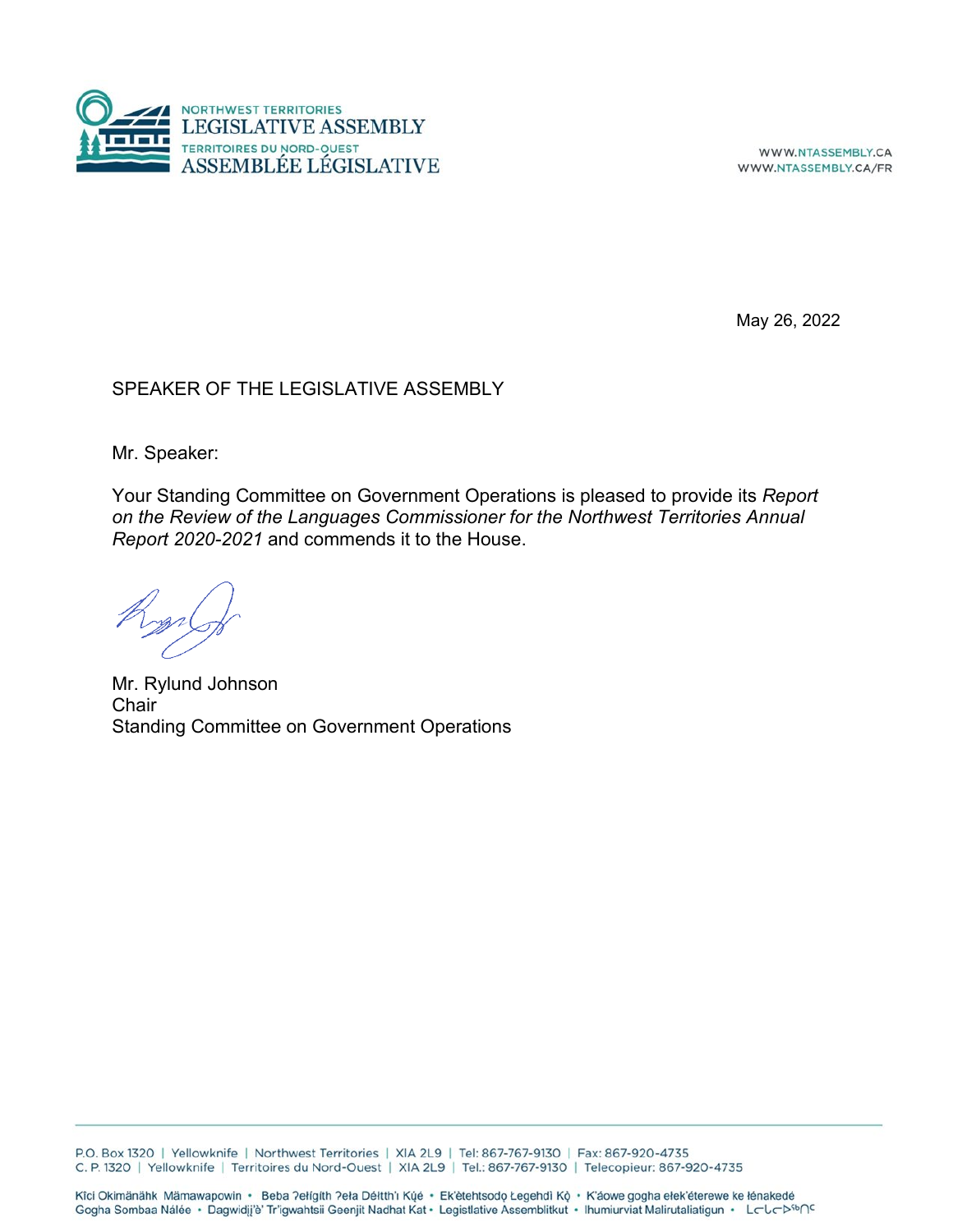# **STANDING COMMITTEE ON GOVERNMENT OPERATIONS**

#### **REPORT ON THE REVIEW OF THE LANGUAGES COMMISSIONER FOR THE NORTHWEST TERRITORIES ANNUAL REPORT 2020-2021**

#### **INTRODUCTION**

The Standing Committee on Government Operations (Committee) has reviewed the 2020-2021 Annual Report of the Languages Commissioner<sup>1</sup>.

The *Official Languages Act* requires the Commissioner to prepare an annual report. The report includes information on the number of complaints filed. It can also include recommendations. The Speaker tables the report in the Legislative Assembly. Once tabled, Committee reviews the report.

As part of the review, the Languages Commissioner, Ms. Brenda Gauthier, appeared before the Committee on February 17, [2](#page-3-1)022<sup>2</sup>. She delivered an excellent presentation on her 2020-2021 Annual Report. The Committee commends her work to relocate the Office of the Official Languages Commissioner to Fort Smith (Thebacha), as well as her work building relationships to understand and promote language rights. The Committee appreciated her timely and insightful comments on the ongoing statutory review of the *Official Languages Act*.

This report presents three (3) recommendations to strengthen the role of the Languages Commissioner. The Committee is pleased to submit these recommendations to the Government of the Northwest Territories (GNWT) and looks forward to their implementation.

#### **STATUTORY REVIEW OF THE** *OFFICIAL LANGUAGES ACT*

Over the past year, Committee has been working on a separate, statutory review of the *Official Languages Act*. [3](#page-3-2) The statutory review allows the Committee to examine how the Act is working and for the public to provide input on what could be done better.

<span id="page-3-1"></span><span id="page-3-0"></span><sup>&</sup>lt;sup>1</sup> Available at: [https://www.ntassembly.ca/sites/assembly/files/td\\_482-192.pdf.](https://www.ntassembly.ca/sites/assembly/files/td_482-192.pdf)<br><sup>2</sup> Available at: [https://www.youtube.com/watch?v=fF-b8CDQvU8.](https://www.youtube.com/watch?v=fF-b8CDQvU8) The Legislative Assembly uploads video

recordings of public meetings and other special events to its Youtube channel.

<span id="page-3-2"></span><sup>3</sup> As required by Section 35 of the *Official Languages Act*. Available at [https://www.justice.gov.nt.ca/en/files/legislation/official-languages/official-languages.a.pdf#page=20.](https://www.justice.gov.nt.ca/en/files/legislation/official-languages/official-languages.a.pdf#page=20)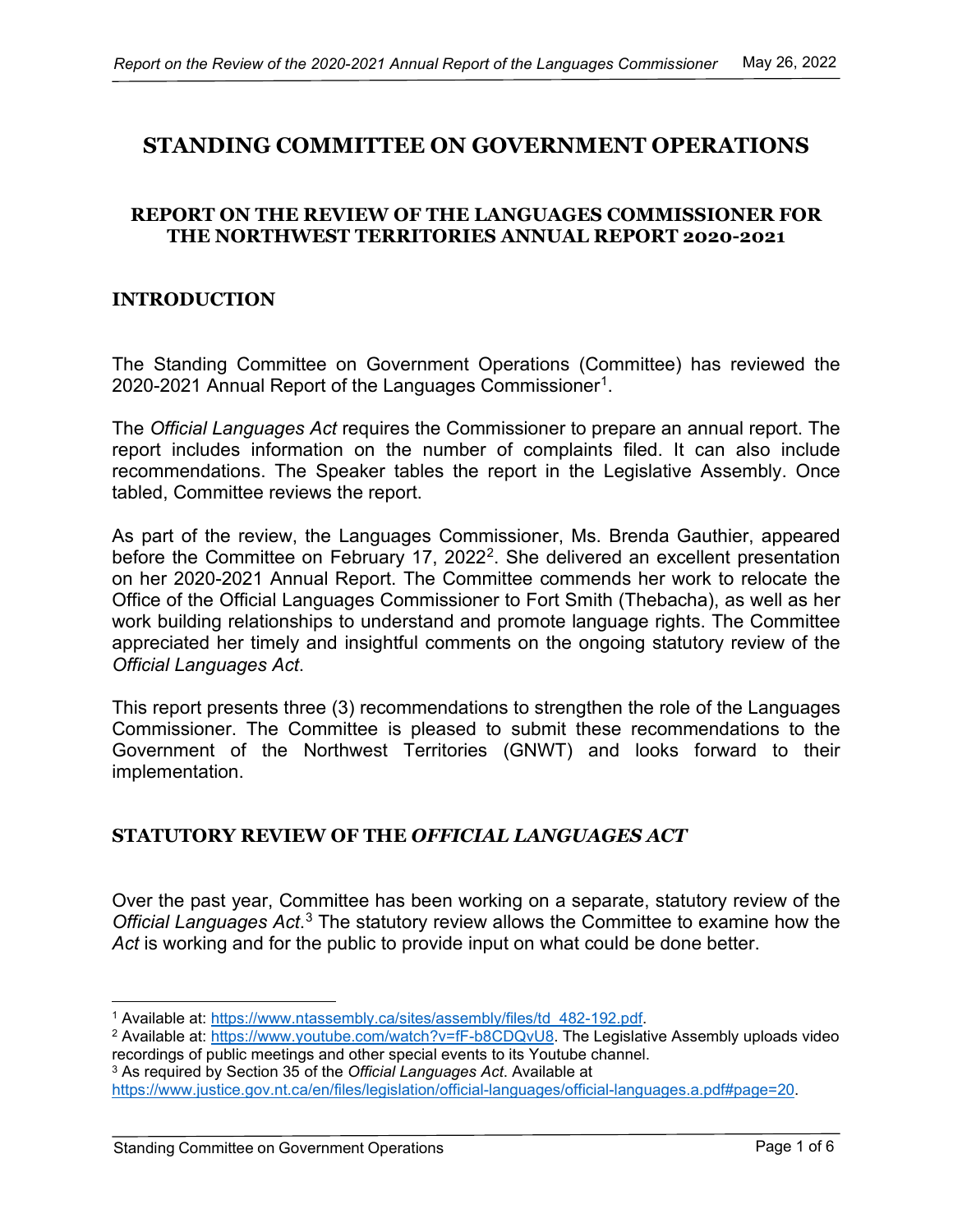Unfortunately, the COVID-19 pandemic has slowed Committee's work. The Committee held public meetings in Inuvik (Inuuvik) in June 2021 and virtually in January 2022. At these meetings, stakeholders provided excellent input on how Official Languages could be better preserved, protected, and empowered to thrive. The Committee is grateful for these thoughtful contributions, which will inform the Committee's final report.

The Committee intends more travel beyond Yellowknife (Sǫ̀mbak'è) to collect feedback from speakers of other languages. This includes public hearings currently scheduled in Fort Smith (Thebacha), Kátł'odeeche First Nation, Hay River (Xátł'odehchee), and Fort Providence (Zhahti Kų́ ę́ ) over June 22-24, 2022.

The Committee is grateful for all stakeholders' contributions. The public's feedback will help the Committee make recommendations to strengthen all language communities in the NWT. The Committee continues to advocate for the GNWT to pass legislation to improve the *Official Languages Act* in the life of the 19<sup>th</sup> Legislative Assembly.

### **COMMISSIONER'S ABILITY TO GET RESPONSES**

The Languages Commissioner made one (1) recommendation in her 2020-2021 Annual Report, regarding her ability to get responses. She recommended:

*That the Legislative Assembly develops a formal process for responding back to the Office of [the] Languages Commissioner on recommendations presented by the Office. The process should include that the response be in writing, and that there be a specific time-line for response.*

This is a long-standing recommendation. It has appeared, in the same or similar language, in each of the Languages Commissioner's past six (6) annual reports going back to 2015-16.

The *Official Languages Act* guides two ways the Languages Commissioner can make recommendations.

1. **Recommendations to the Legislative Assembly.** The Commissioner can make recommendations in an annual report on proposed changes to the *Act*. The annual report is then tabled in the Legislative Assembly and referred to a Committee. The Committee is required to review the annual report and report back within 180 days of the referral.[4](#page-4-0)

<span id="page-4-0"></span><sup>4</sup> For more information, see Section 23 of the *Official Languages Act*. Available at: [https://www.justice.gov.nt.ca/en/files/legislation/official-languages/official-languages.a.pdf#page=15.](https://www.justice.gov.nt.ca/en/files/legislation/official-languages/official-languages.a.pdf#page=15)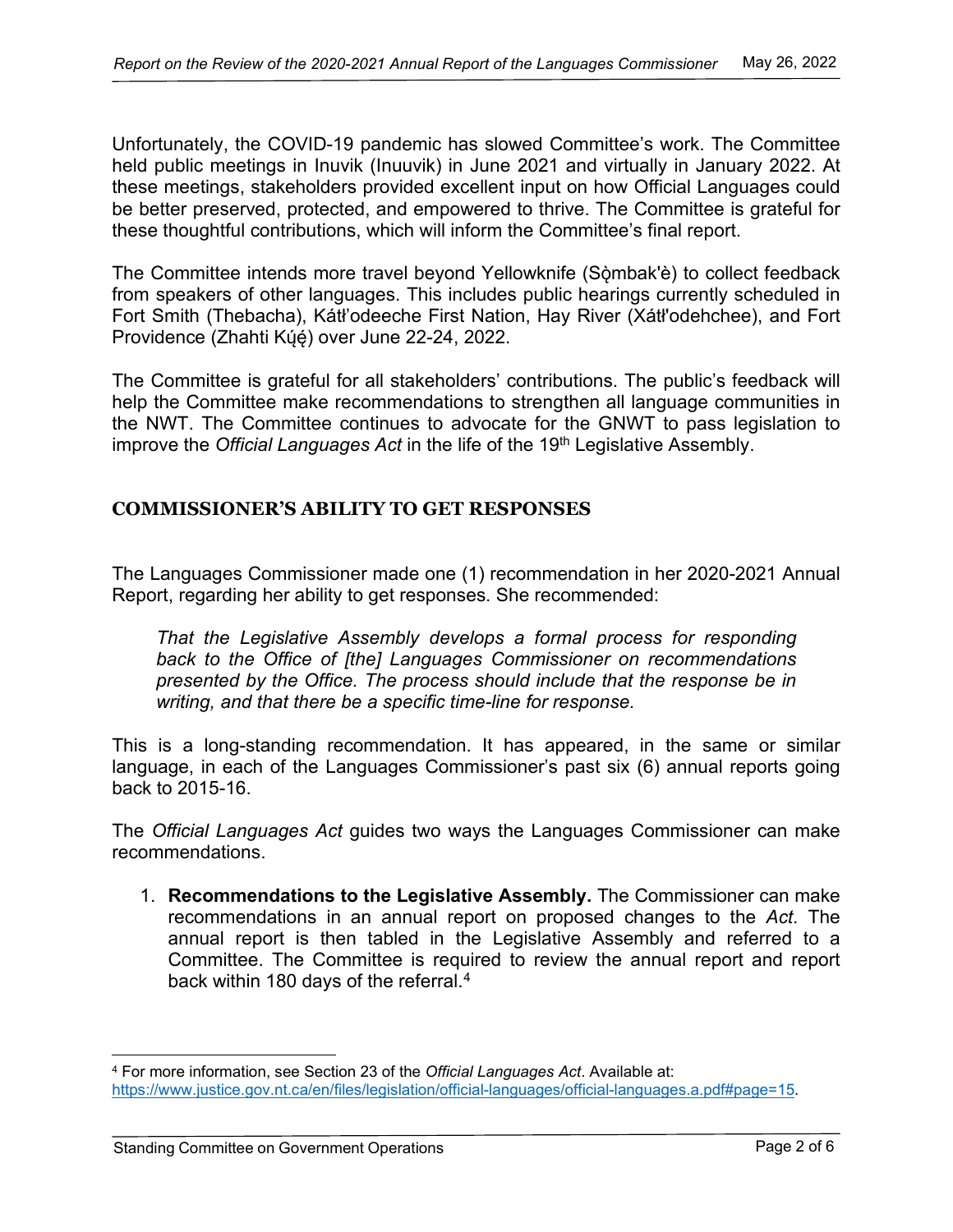2. **Recommendations to a public body.** The Commissioner can make recommendations to the head of a public body to take action after an investigation. The Commissioner may request a status update from the public body within a specified timeframe. The public body is not required to respond.<sup>[5](#page-5-0)</sup>

In her appearance before the Committee, the Languages Commissioner clarified that she is primarily concerned with the response of public bodies. She explained the challenges with receiving responses from the Government to her recommendations. The Committee shares the Commissioner's concerns.

The Languages Commissioner specified three priority areas where the GNWT should be more responsive to her Office. These priority areas form the basis of Committee's recommendations to the GNWT in this report.

## **RECOMMENDATIONS**

The Languages Commissioner stated that she finds her role to communicate with the Minister Responsible for Official Languages is "blurred". She added she is "unclear" on roles and responsibilities between herself and the Minister.

The *Official Languages Act* is silent on the relationship between the Languages Commissioner and the Minister Responsible for Official Languages.

Whereas the *Act* includes provisions that specify how the Languages Commissioner may make recommendations to Ministers and Deputy Ministers<sup>[6](#page-5-1)</sup> and the Legislative Assembly<sup>[7](#page-5-2)</sup>, no such provisions exist for recommendations to the Minister Responsible for Official Languages.

Further, the *Act* requires the Minister Responsible for Official Languages to consider recommendations made by the Official Languages Board and the Aboriginal Languages Revitalization Board<sup>[8](#page-5-3)</sup>. But the *Act* says nothing about the Minister considering recommendations from the Languages Commissioner.

Therefore, the Standing Committee on Government Operations recommends:

<span id="page-5-0"></span><sup>5</sup> For more information, see Section 22 of the *Official Languages Act*. Available at [https://www.justice.gov.nt.ca/en/files/legislation/official-languages/official-languages.a.pdf#page=15.](https://www.justice.gov.nt.ca/en/files/legislation/official-languages/official-languages.a.pdf#page=15) 6 See Section 22(2) of the *Official Languages Act*. Available at

<span id="page-5-1"></span>

[https://www.justice.gov.nt.ca/en/files/legislation/official-languages/official-languages.a.pdf.](https://www.justice.gov.nt.ca/en/files/legislation/official-languages/official-languages.a.pdf) 7 See Section 23(1) of the *Official Languages Act*. Available at

<span id="page-5-2"></span>

[https://www.justice.gov.nt.ca/en/files/legislation/official-languages/official-languages.a.pdf.](https://www.justice.gov.nt.ca/en/files/legislation/official-languages/official-languages.a.pdf) 8 See Section 26(2)(a) of the *Official Languages Act*. Available at

<span id="page-5-3"></span>[https://www.justice.gov.nt.ca/en/files/legislation/official-languages/official-languages.a.pdf.](https://www.justice.gov.nt.ca/en/files/legislation/official-languages/official-languages.a.pdf)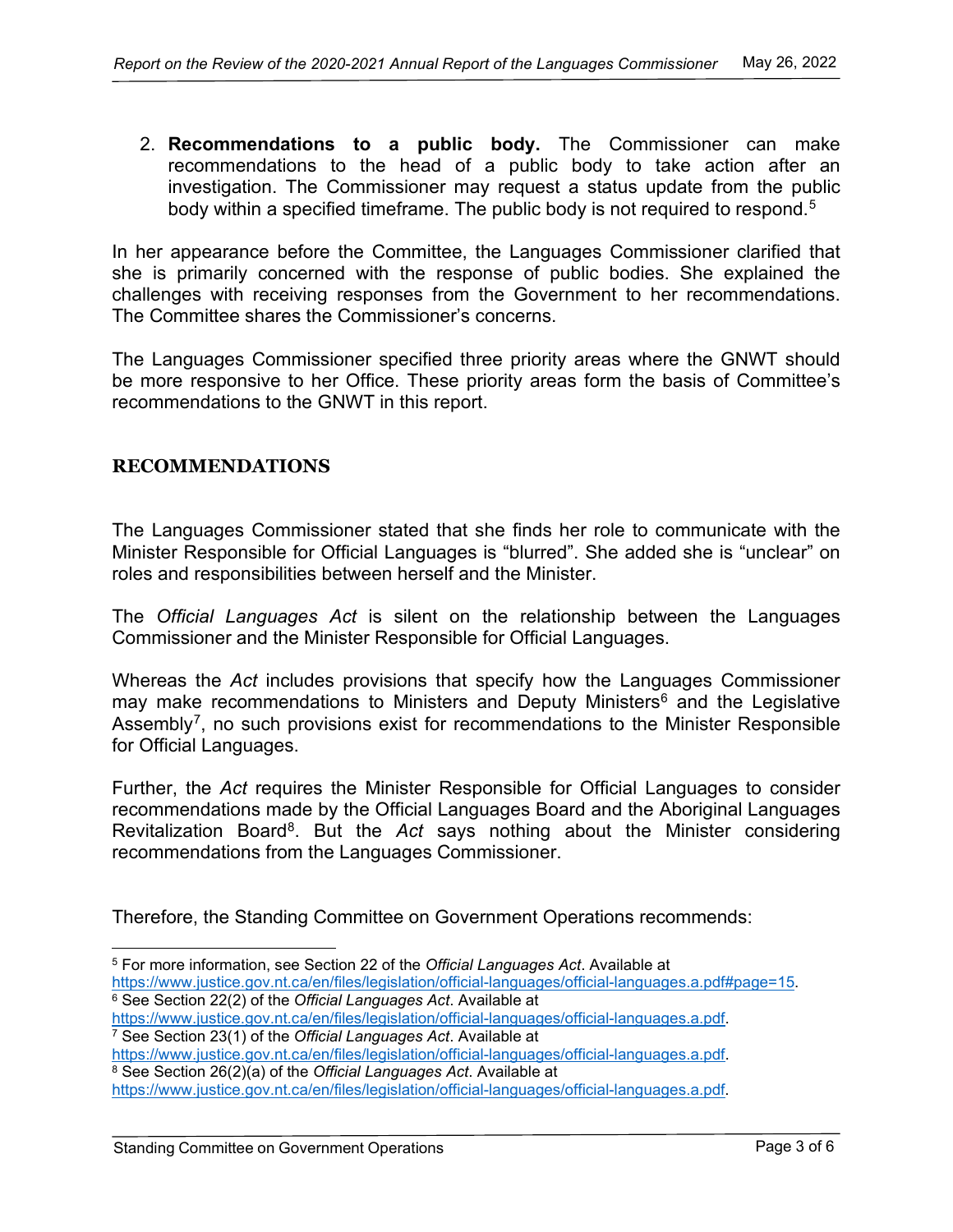**Recommendation 1:** That the Department of Education, Culture and Employment clarify the role of the Languages Commissioner, specifically regarding how the Languages Commissioner may bring forward concerns and recommendations to the Minister Responsible for Official Languages.

The Languages Commissioner pointed out that she lacks powers to compel the disclosure of information from public bodies in investigations. While she indicated that all departments have been cooperative with her to date, she is concerned by the lack of tools to deal with non-cooperation.

Other statutory officers have confirmed that public bodies do not always cooperate with investigations. The Information and Privacy Commissioner (IPC) highlighted the issue in his *2020-2021 Annual Report*. When the IPC conducts a review under the *Health Information Act*, section 153(2) requires the GNWT to provide requested information within 14 days. The IPC has reported that "this response time is frequently not met"<sup>9</sup>. The IPC's difficulty accessing requested records undermines the public's interest in timely, comprehensive reviews of government decisions, actions, or failures to act on access and correction requests.

Unlike the Languages Commissioner, other NWT statutory officers that conduct reviews and investigations have significant powers to compel the disclosure of requested records.

- The IPC can require the production of relevant records, within a time limit<sup>10</sup>.
- The Ombud can require a person to produce a document related to an investigation, subject to certain restrictions. The Ombud can also summon and examine under oath any person whom she believes is able to give information relevant to an investigation, subject to certain restrictions<sup>11</sup>.
- The Human Rights Commission (HRC) can demand the production of documents and records that are relevant to a human rights complaint, subject to certain restrictions. If the demand is not met, the HRC can apply to the Supreme Court for an order to enforce compliance<sup>[12](#page-6-3)</sup>.

The Committee believes the Languages Commissioner should have similar powers to

<span id="page-6-1"></span>[https://www.justice.gov.nt.ca/en/files/legislation/health-information/health-information.a.pdf#page=90.](https://www.justice.gov.nt.ca/en/files/legislation/health-information/health-information.a.pdf#page=90) 11 See Section 26(2) of the *Ombud Act* for the Ombud's investigative powers, and Section 28 and 29 for

<span id="page-6-0"></span><sup>9</sup> Information and Privacy Commissioner (2021). *Annual Report 2020-21*. Available at [https://www.ntassembly.ca/sites/assembly/files/td\\_481-192.pdf#page=31.](https://www.ntassembly.ca/sites/assembly/files/td_481-192.pdf#page=31) 10 See Section 153 of the *Health Information Act*. Available at

<span id="page-6-2"></span>restrictions on the investigative powers. Available at https://www.justice.gov.nt.ca/en/files/legislation/ombud/ombud.a.pdf#page=16.

<span id="page-6-3"></span><sup>&</sup>lt;sup>12</sup> See Section 36 of the *Human Rights Act* for the HRC's powers to demand information, and Section 39 for limitations on those powers. Available at [https://www.justice.gov.nt.ca/en/files/legislation/human](https://www.justice.gov.nt.ca/en/files/legislation/human-rights/human-rights.a.pdf#page=34)[rights/human-rights.a.pdf#page=34.](https://www.justice.gov.nt.ca/en/files/legislation/human-rights/human-rights.a.pdf#page=34)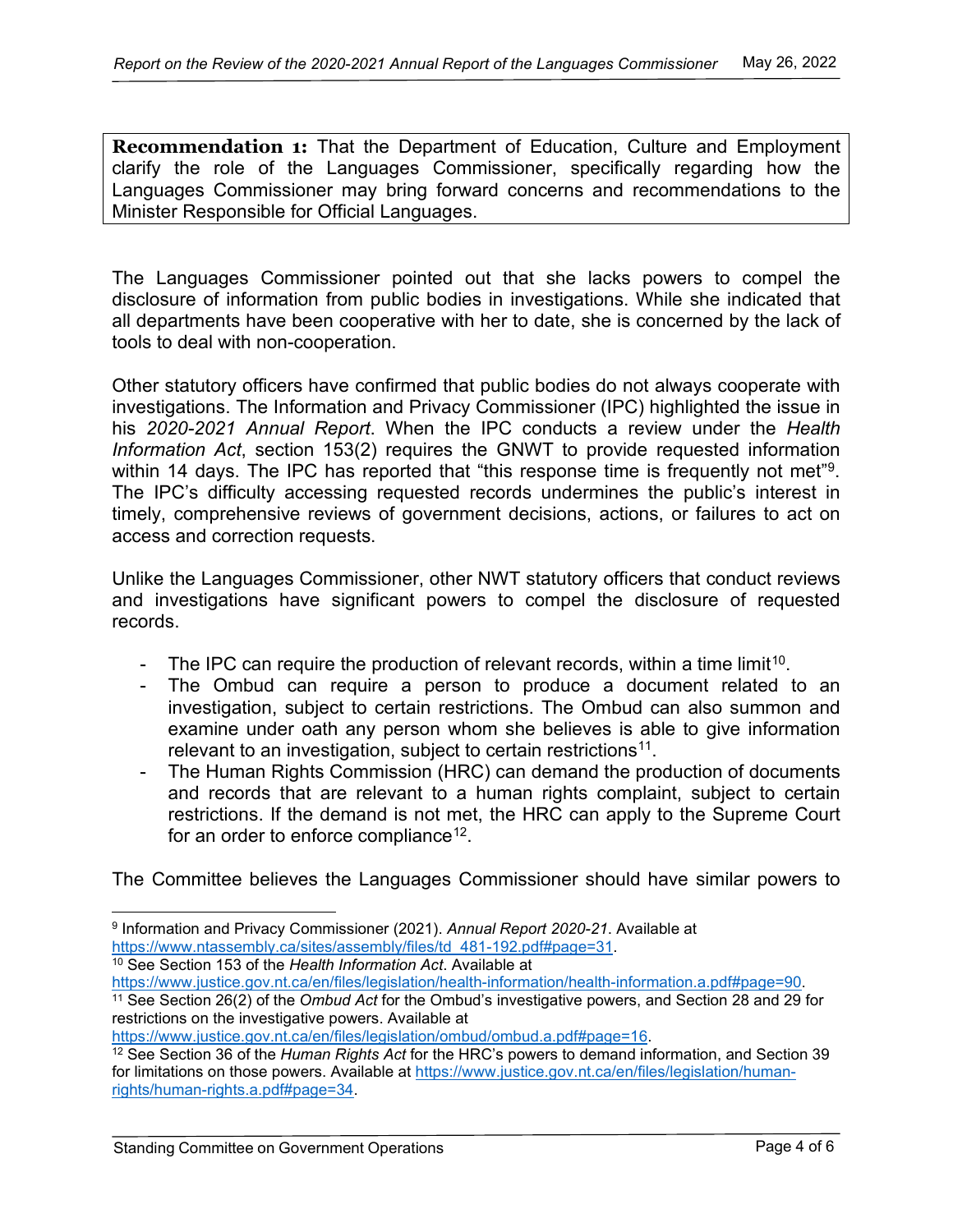require the production of relevant records when she carries out an investigation. Therefore, the Standing Committee on Government Operations recommends:

**Recommendation 2:** That the Department of Education, Culture and Employment strengthen the Languages Commissioner's ability to get requested information from public bodies, including time-bound requirements to respond to requests.

The Languages Commissioner highlighted that when she puts recommendations to public bodies, they are not, in fact, required to respond. The *Official Languages Act*  merely allows the Languages Commissioner to request a notification of the action, if any, that the public body proposes to take to give effect to her recommendations<sup>13</sup>.

The Committee believes these provisions are weak. As the Languages Commissioner stated in her Annual Report: "The only power the Languages Commissioner has is to make recommendations. If recommendations are ignored, it calls into question whether the Office has any real purpose"[14](#page-7-1).

The Committee agrees with the Languages Commissioner's concerns. Her limited authority to monitor and assess the implementation of recommendations undermines her ability to carry out her mandate, namely:

*To take all actions and measures within [her] authority […] with a view to ensuring recognition of the rights, status and privileges of each of the Official Languages and compliance with the spirit and intent of [the* Official Languages Act*l* in the administration of the affairs of government *institutions*[15](#page-7-2)*.*

Public bodies should face more stringent duties to respond to recommendations from the Languages Commissioner. The Standing Committee on Government Operations therefore recommends:

**Recommendation 3:** That the Department of Education, Culture and Employment impose time-bound requirements on public bodies to respond to recommendations from the Languages Commissioner.

## **CONCLUSION**

<span id="page-7-0"></span><sup>13</sup> See Section 22(2) of the *Official Languages Act*. Available at

<span id="page-7-1"></span><sup>&</sup>lt;sup>14</sup> Available at <u>https://www.ntassembly.ca/sites/assembly/files/td\_482-192.pdf#page=10</u>.<br><sup>15</sup> See Section 20(1) of the *Official Languages Act.* Available at

<span id="page-7-2"></span>[https://www.justice.gov.nt.ca/en/files/legislation/official-languages/official-languages.a.pdf#page=14.](https://www.justice.gov.nt.ca/en/files/legislation/official-languages/official-languages.a.pdf#page=14)